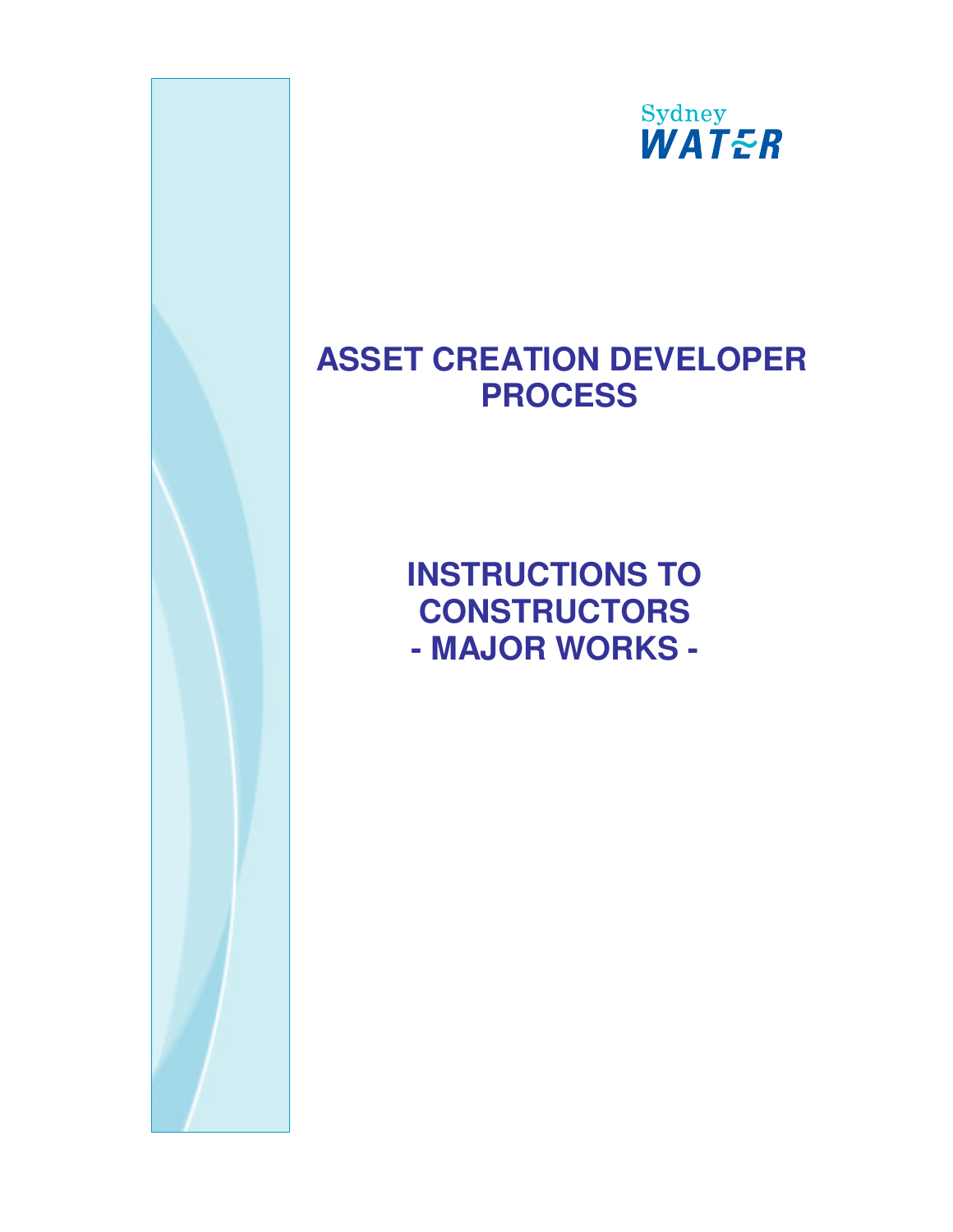# **INSTRUCTIONS TO CONSTRUCTORS (MAJOR WORKS)**

# **CONTENTS**

| 1.  | <b>INTRODUCTION</b>                     |                |  |
|-----|-----------------------------------------|----------------|--|
| 1.1 | Scope of Major Works                    | 3              |  |
| 2.  | ROLE OF THE WATER SERVICING COORDINATOR | 3              |  |
| 3.  | ROLE OF THE CONSTRUCTOR                 |                |  |
| 4.  | <b>COMMENCEMENT OF WORKS</b>            | 5              |  |
| 4.1 | Sewer Main Projects                     | $\overline{7}$ |  |
| 4.2 | <b>Water Main Projects</b>              | $\overline{7}$ |  |
| 5.  | <b>WORKS IN PROGRESS</b>                | $\overline{7}$ |  |
| 6.  | <b>COMPLETION OF WORK (SEWER)</b>       |                |  |
| 7.  | <b>COMPLETION OF WORKS (WATER)</b>      |                |  |
| 8.  | <b>FINALISATION</b>                     | 13             |  |
| 9.  | SUPPORTING DOCUMENTS                    | 14             |  |
| 10. | <b>DEFINITIONS</b>                      | 14             |  |
| 11. | <b>CHANGE HISTORY</b>                   | 18             |  |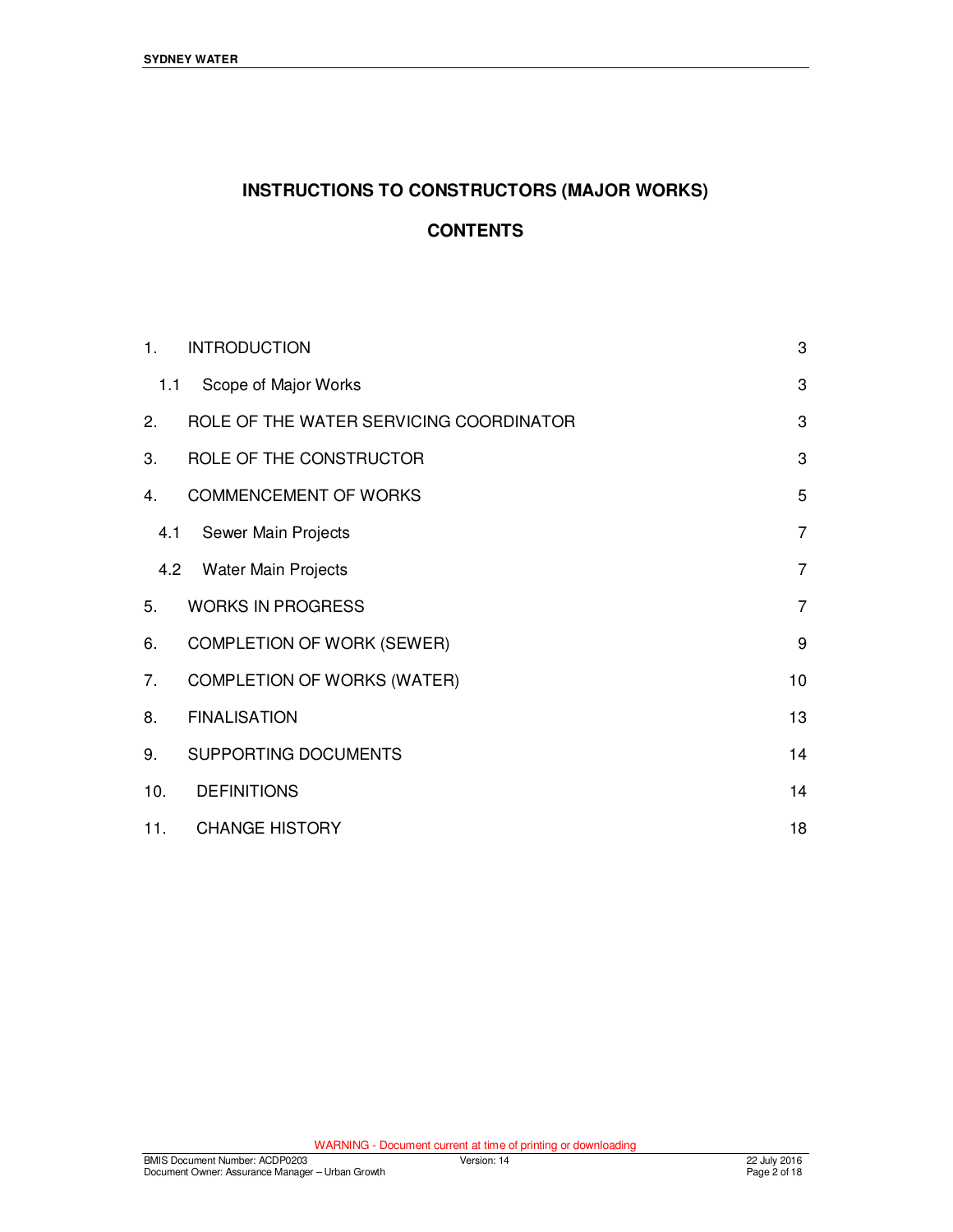# **1. INTRODUCTION**

These Instructions are provided for Constructors engaged by a Water Servicing Coordinator or a Developer to construct specified water and/or sewerage infrastructure.

The Instructions form part of Sydney Water's Asset Creation Quality Management System, and the procedures outlined herein are designed to complement internal procedures applicable to Sydney Water. An overview of the Asset Creation Developer process is contained in the Asset Creation Developer Process Overview.

Providers are responsible at all times for maintaining an accessible email address for the delivery of notices relevant to the Asset Creation Developer Process.

#### **1.1 Scope of Major Works**

Major works include all those categories of sewer and water works covered under the S1, S2, W1, W2, W3, RW and PSS accredited Constructors (for category details see Application for Accreditation).

#### **2. ROLE OF THE WATER SERVICING COORDINATOR**

Development activity, which requires the creation or protection of Sydney Water's assets may require the Developer to engage a Water Servicing Coordinator as, accredited by Sydney Water to manage the design and construction of any required water and sewerage works.

The Water Servicing Coordinator shall ensure that the services of a Constructor with the appropriate capability as listed by Sydney Water is engaged to carry out the construction of any water and sewerage works. The Water Servicing Coordinator shall also ensure that where entry onto adjoining property is necessary, private property entry procedures have been addressed including completion of Permission of Enter form before construction commences.

# **3. ROLE OF THE CONSTRUCTOR**

The Constructor's role is to:

- (a) Ensure that the constructor company is listed on Sydney Water's web site and has key personnel who meet Sydney Waters Mandatory Criteria for Providers in respect of the specified developer works. The Constructor will need to provide the names of key personnel and written confirmation via the Provider Capability Checklist - Constructor (Template 23 from Sydney Water's website) to the WSC that they meet Sydney Water's criteria for the specified works.
- (b) deal only with the Water Servicing Coordinator (single point of contact) for all matters, including Corrective Action Requests (CAR), relating to the project and Sydney Water;
- (c) liaise with the Water Servicing Coordinator or Developer as required in the signing of the Developer Works Deed or, if required, the Deed Poll – the Developer Works Deed and Deed Poll together with the related Standard Terms are available on Sydney Water's website;
- (d) liaise with the Water Servicing Coordinator/ Designer as required in the preparation of: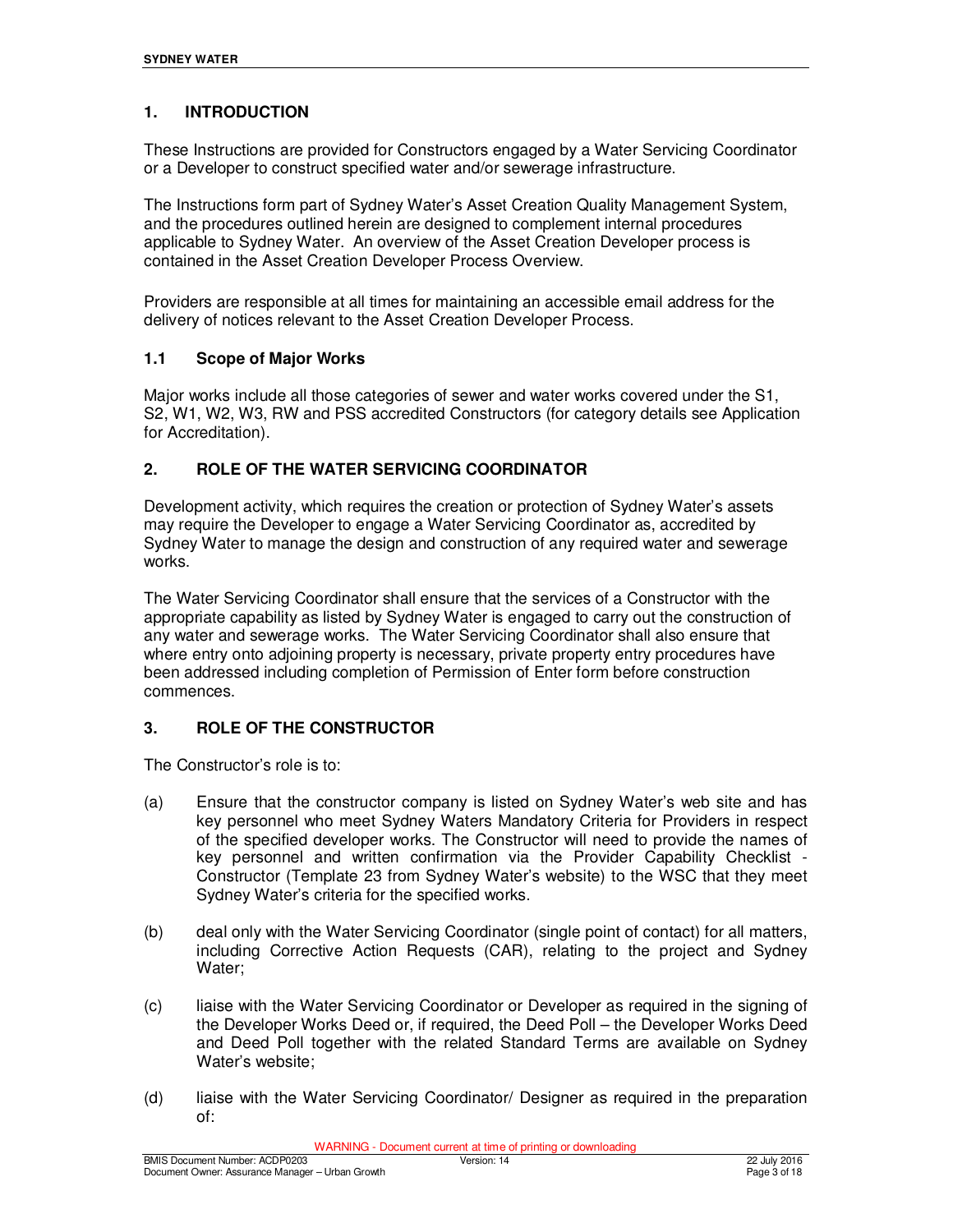- a project-specific Inspection and Test Plan (ITP) and associated checklists. (See PI Templates 06A and 06B as a guideline for the minimum requirements of an ITP.)
- a site-specific Environmental Management Plan which addresses the identified environmental impacts associated with the works, including the requirements of all relevant authorities;
- a Project Safety Plan (PSP) for construction of the works, which covers:
	- WorkCover requirements
	- Site Specific hazards and requirements identified by Sydney Water for connection of the new works to the existing system
	- Flow Management Plan, where applicable
	- Risks associated with access to water (for building purposes) prior to and during disinfection.
- (e) advise the WSC or Sydney Water immediately if they become aware of any connection or interference to Sydney Water's assets without prior Sydney Water approval.
- (f) ensure compliance with all agreed construction provisions specified in the Permission to Enter form(s) (PI\_Templates 04A and 04B) necessary when there are impacts on third party land;
- (g) ensure works are constructed in accordance with the notated design package;
- (h) ensure that all key construction personnel have the appropriate capabilities for the project;

#### **Notes:**

- where installation of an approved RPZD is required, the works will be carried out by an appropriately qualified licensed plumber (AS 3500);
- when the installation of a service connection (drilling) and pre-laid property service (main to meter) is required, the under pressure drilling will be carried out by a Sydney Water listed Driller. The property service will be installed by an appropriately qualified licensed plumber and comply with AS/NZS 3500.1 (Australian and New Zealand Standards);
- where the installation of electrical works is required (for Pressure Sewer System (PSS) – on-property equipment works to be owned by Sydney Water), the works will be carried out by an appropriately qualified licensed electrician (AS/NZS 3000).
- (i) construct the works in accordance with current Sydney Water's Standards, these Instructions and any other instructions issued by Sydney Water from time to time;
- (j) update the Project Safety Plan and Environmental Management Plan as required and ensure that, together with Sydney Water's Standards, they are on site and adhered to at all times;
- (k) engage the services of a Sydney Water listed Field Tester who is independent of the Water Servicing Coordinator's and Constructor's companies;
- (l) comply with all laws and requirements of all authorities concerning health, safety and the environment (including Heritage issues);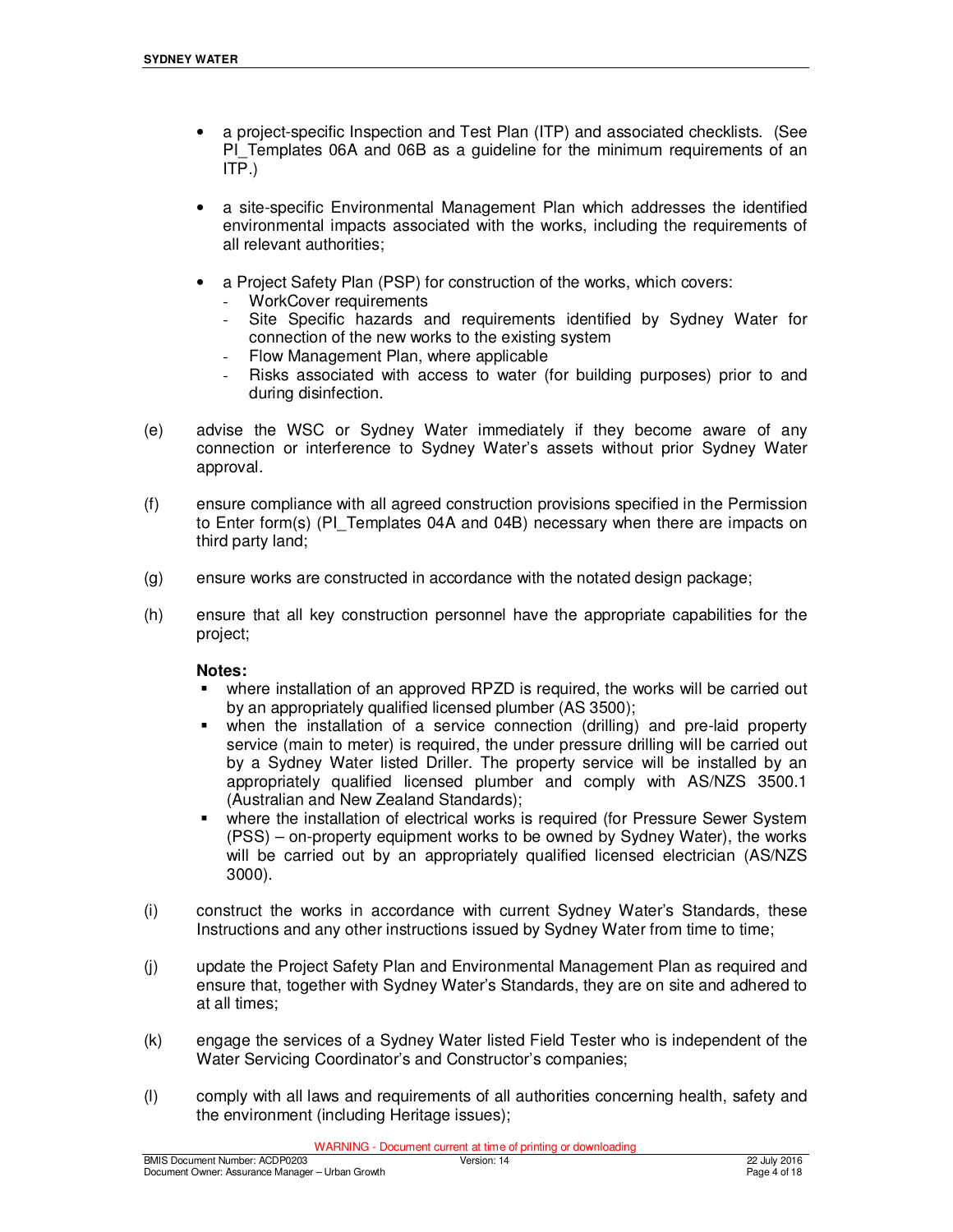- (m) ensure all key construction personnel have Confined Space Certification in accordance with Sydney Water's and WorkCover's requirements;
- (n) ensure restoration is made in accordance with the Standards and facilitate the obtaining of a Entry Restoration Clearance (PI\_Template\_09), if required;
- (o) liaise with the Water Servicing Coordinator/Designer to facilitate the preparation of accurate Work As Constructed (WAC) documentation; and
- (p) comply with any audit requirements Sydney Water may request.

#### **Notes:**

- 1. The Constructor's designated site representative and the Water Servicing Coordinator or his site representative cannot be the same person, but can be from the same company.
- 2. For pressure sewer works, the constructor must liaise with the Water Servicing Coordinator regarding any special construction requirements.
- 3. The Instructions to Provide a Service Protection Report authorises the Constructor to locate and/or verify the locations of Sydney Water's Assets. The constructor's insurance requirements must be current as per the Instructions.

#### **4. COMMENCEMENT OF WORKS**

The Water Servicing Coordinator shall submit a Construction Commencement Notice for Major Works via SWConnect to Sydney Water. Liaison must take place between the Water Servicing Coordinator and Constructor to ensure a minimum of two (2) working days notice is given prior to the nominated starting date. After submission of the initial start Notice, ensure the project variation process contained in "e-Developer online help" is followed when submitting deferment, restart or staged commencement notices. This timetable also applies to deferment and restart notices. In the case of staged construction, (e.g. pipelines crossing roads prior to road construction (stubmains), the installation of property services following chlorination, testing and connection), a separate notification of commencement is required for each stage.

#### **Deferments/restarts:**

The constructor must notify the WSC if works on site will be deferred. The WSC must then notify the Asset Inspection Services (AIS) team. The WSC will advise that works have been deferred and that construction will recommence on (date) with a minimum of two (2) working days' notice prior to the nominated re-start date.

The Constructor shall not start work until verification of the proposed commencement starting date is obtained from the Water Servicing Coordinator, and the following documents (Construction Package) are on site:

- an Environmental Management Plan which addresses the identified environmental impacts associated with the works, including the requirements of all relevant authorities;
- a Project Safety Plan which addresses WorkCover requirements and Sydney Water's site-specific hazards for the particular work being undertaken and/or for connection of the new works to the existing system;
- a Flow Management Plan, where applicable, which addresses Sydney Water's operational requirements has been developed;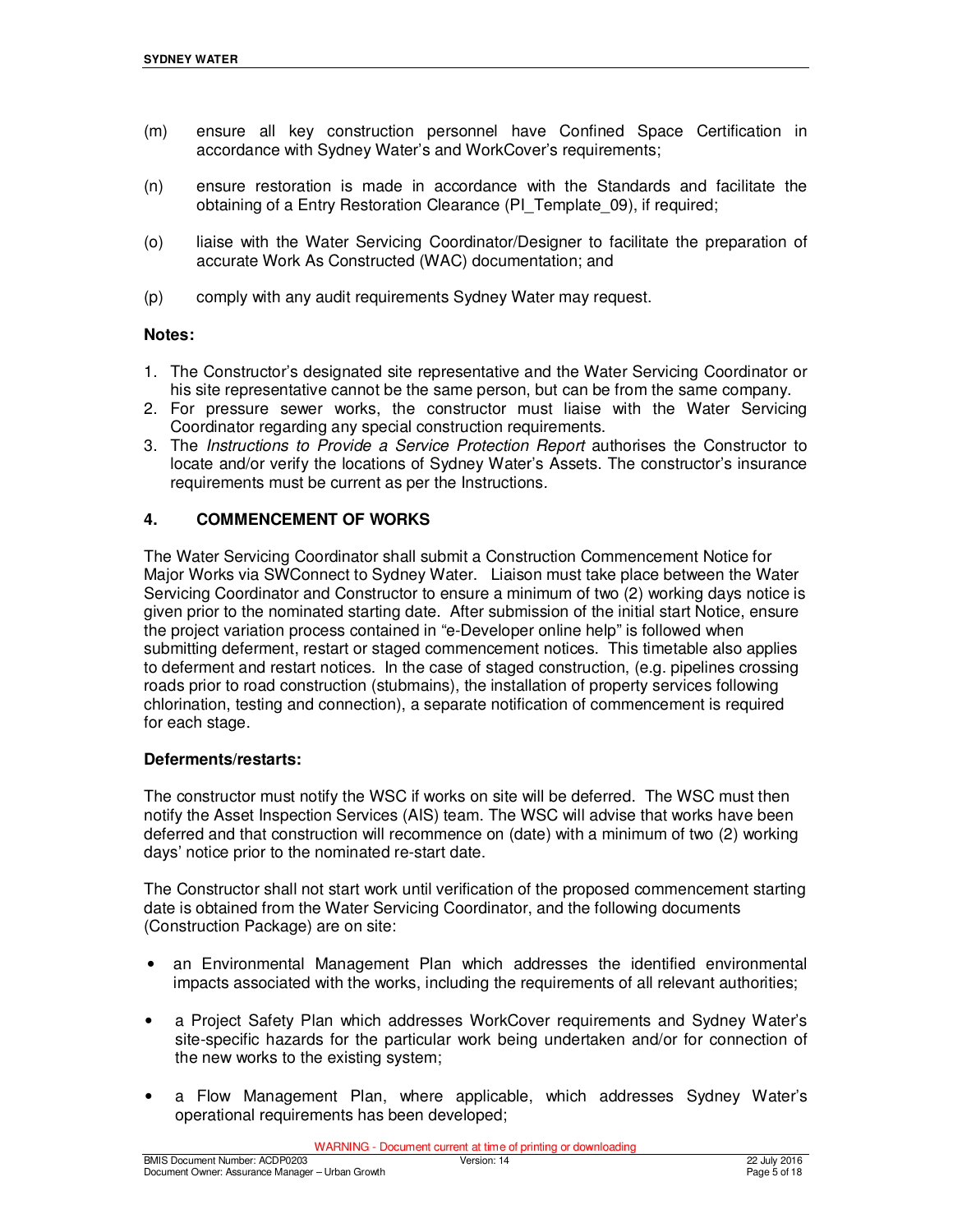- a copy of the Permission to Enter form(s), necessary when there are impacts on third party private land – for more details refer to the 'Instructions to Water Servicing Coordinators (Major Works)' on Sydney Water's website;
- notated copies of design plan, ITP and associated checklists;
- a current copy of relevant Sydney Water Standards.

Construction shall not commence until the works have been set out correctly and the location and level of the connection point of the existing system has been field verified.

#### **Unauthorised connections:**

A constructor must not make any unauthorised connection to, or interfere with, a Sydney Water asset. (Sydney Water Act 1994 – Section 48A). The WSC is not authorised to direct or give advice to a constructor to make any unauthorised connection to, or interfere with, a Sydney Water asset.

Any connection, alteration or interference (including but not limited to: temporary services, bypasses, house service connections, insertion of junctions & adjusting structures) with Sydney Water's assets at any stage of construction, without prior, appropriate Sydney Water approval, is an illegal connection and, at the direction of Sydney Water, may result in the suspension or termination of the provider/s from Sydney Water's list. This instruction includes new developer works and replacement of existing assets.

The constructor in conjunction with the WSC must review the design prior to commencement of works and identify all connections and alterations to Sydney Water's existing assets. All connections and alterations at any stage of construction must only proceed after obtaining the appropriate approval from Sydney Water. The Request for Connection via SWConnect signed by Sydney Water and available from the WSC, must be on site with the constructor.

Any deferment of an approved connection date must be confirmed by Sydney Water after the submission of a subsequent request by the WSC.

**NOTE:** If an AIS inspector does not attend the site on the approved date and time then the pre –connection, connection and post connection can proceed. In this case the WSC is required to supply AIS via email the following documents:

- copy of the signed ITP
- photos of the excavation
- photos of the connection
- photos of the concrete if required along with receipts
- photos of the embedment
- photos of the restoration.

#### **If Pre Inspections or Post the following photos are required:**

- signed ITP
- flushing bends showing measurements from FSL to hydrant lugs
- live water hydrant and distance between hydrant flushing bend
- invert levels at each access chamber
- all fittings at FSL.
- indicator markings.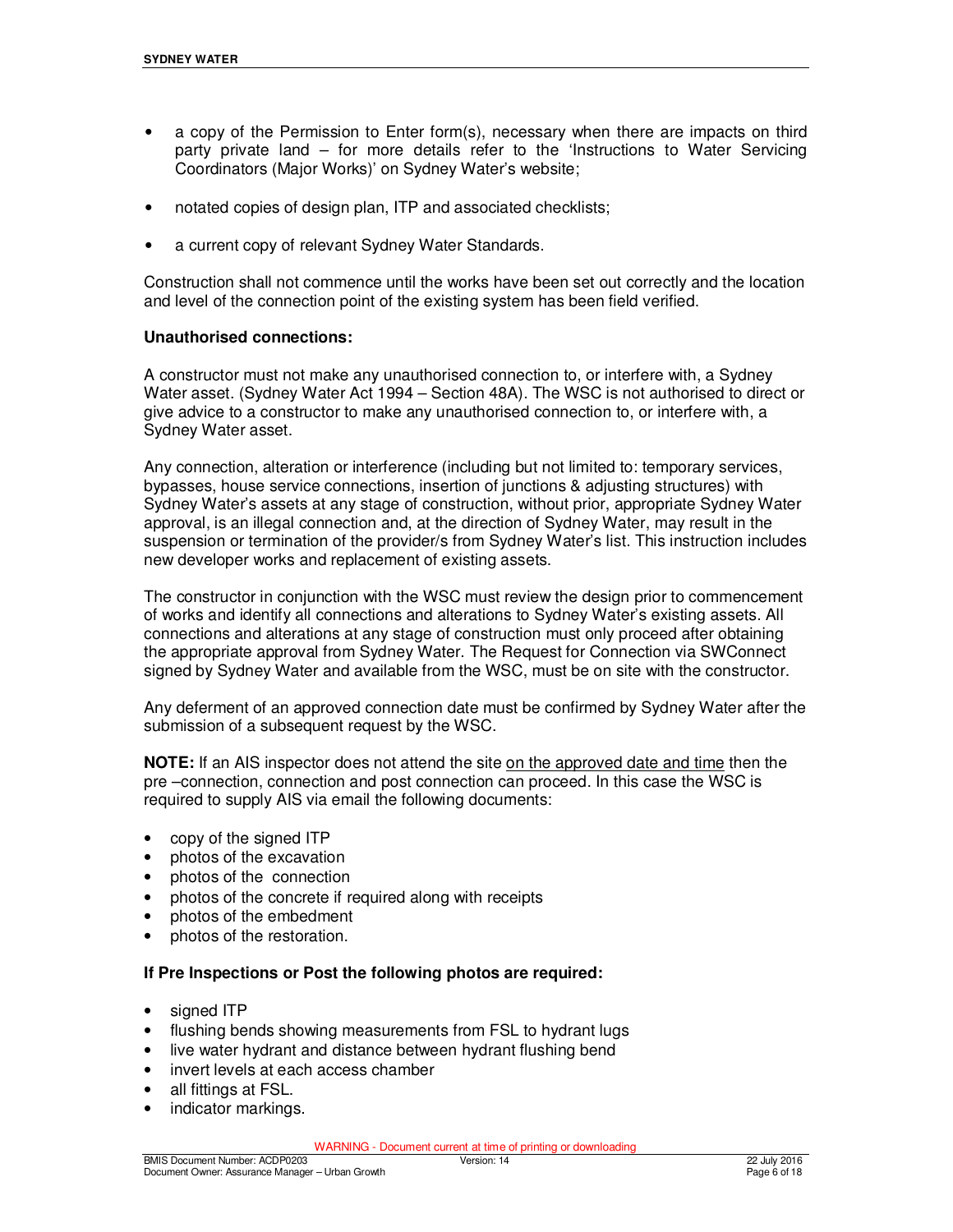#### **4.1 Sewer Main Projects**

For sewer construction projects connection of new works to Sydney Water's existing system will be carried out at the completion of construction. Completed works will not be connected to the existing system until a successful joint inspection of the works has been carried out with Sydney Water. In circumstances for sewer projects, where it is considered essential to connect to Sydney Water's system at the **commencement** of construction and the connection meets the requirements of the Connection to Sewerage Policy, a written approval is required from Sydney Water.

#### **4.2 Water Main Projects**

Water main construction projects may, if required, commence with an up front cut-in (tee and valve). For extensions to an existing dead end, a restrained valve with a hydrant bend, will need to be constructed at the commencement of works. Restrained stop valves will need to be constructed utilising a flanged gate valve in accordance with Standard Drawing WAT– 1207. This detail necessitates the use of a length of **ductile iron pipe** anchored by a thrust block and puddle flange. The thrust block must be at an appropriate distance from the valve to ensure that there will be no disturbance to the bearing area (of the thrust block) during connection of the new works.

For water main extensions where a cut-in to the existing system will be at the commencement of works, and water is required for building activity prior to disinfection of the new main, then a Sydney Water approved Reduced Pressure Zone Device (RPZD) must be installed by an appropriately qualified plumber with the construction of new works. After installation, and with the main charged, an RPZD test report must be completed and forwarded to Sydney Water's Backflow Prevention Team. The RPZD must not be removed until disinfection and approval for final connection to the cut-in.

#### **Construction sequence for up front connection and supply of water for building activity:**

- If required, cut-in tee and valve with blank flange or (for existing dead end) restrained valve and hydrant bend
- Main laying
- Pressure test
- RPZD assembly
- **Disinfection**
- Pre-connection
- RPZD disassembly (if required) and/or connection of the new works to Sydney Water's system or newly constructed cut-in
- Property connection (drilling) and property service (main to meter) installation.

For water main projects, where Thrust/Anchor Blocks or Restrained Joints are required, sufficient Anchor/Thrust blocks must be constructed as per the relevant design drawings. The constructor must provide sufficient curing time to withstand any thrust load e.g. by prepouring. Where this cannot be achieved, the Designer, WSC and Constructor must ensure that the main is appropriately designed and constructed to avoid the water main blowing up on recharge and/or avoid exceeding the allowable timeframe for the connection (e.g. consider flange fittings, welding etc).

# **5. WORKS IN PROGRESS**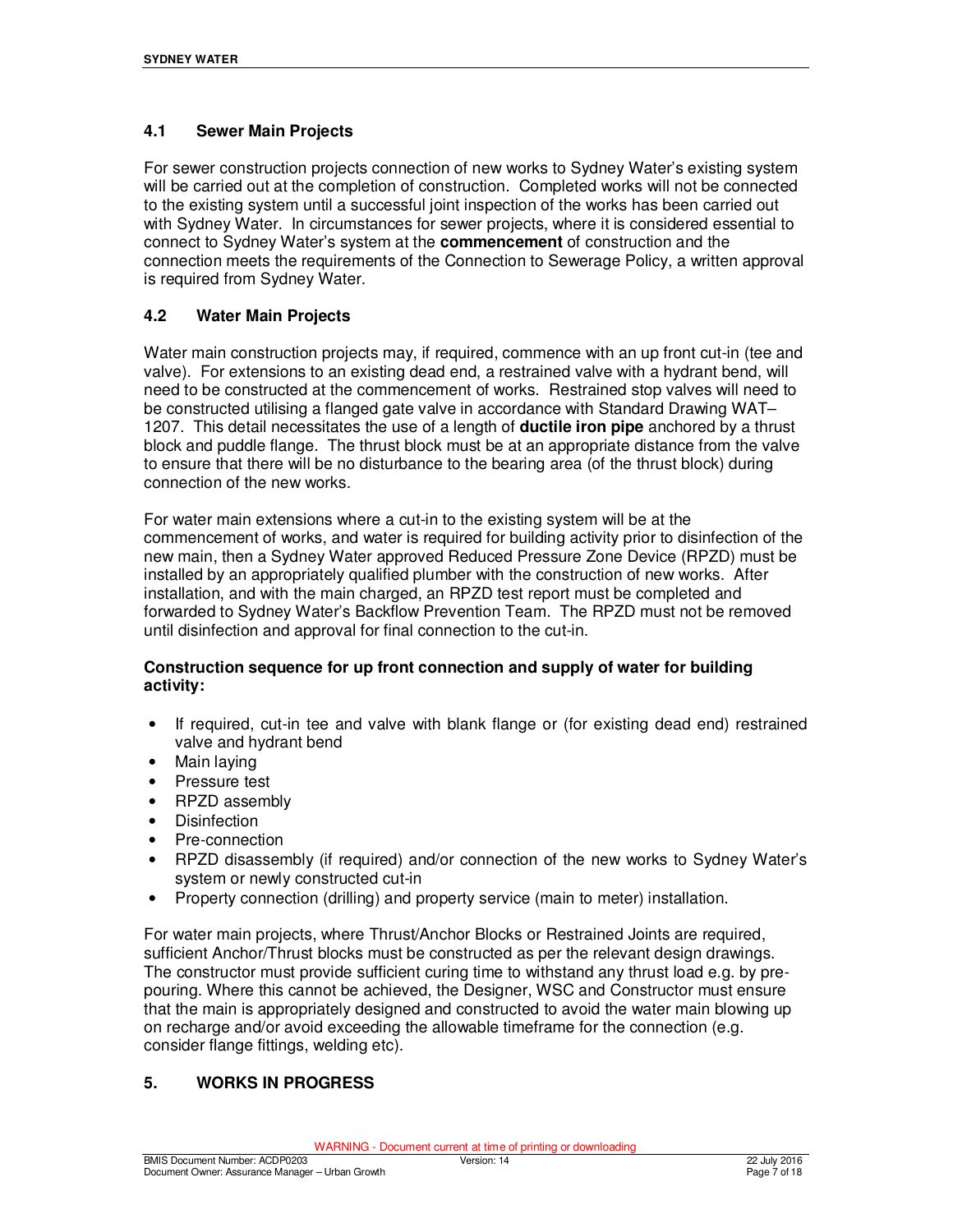The work shall be carried out by the Constructor identified in the Construction Commencement Notice and while ever works are being constructed, the Construction Package and a current copy of Sydney Water Standards must be on site. A Constructor's key person with the appropriate capabilities shall be present at each site whilst work is in progress and shall ensure that all products and materials in use are authorised by Sydney Water.

The Constructor shall ensure the Water Servicing Coordinator supplies finished surface levels prior to the construction of maintenance structures.

Backfilling of trenches shall not commence until documentation of Work As Constructed information, or surveys necessary for the compilation of easement documentation, have been satisfactorily completed.

For water main projects the installation of the drilling and property service(s) will not occur until the water reticulation main has been chlorinated, tested and connected and all other authorities services have been installed.

#### **Non-conformances:**

Where a problem, fault or nonconformance has occurred (refer Guidelines to Decide Nonconformance) the Auditor shall issue the provider with a Corrective Action Request. In this instance the Auditor could include a Sydney Water Officer or their representative, or any other Listed Provider associated with the particular project.

The following shall be provided for all Corrective Action Requests:

- Cause of problem/fault/nonconformance
- Action to rectify
- Objective evidence that the specific problem/fault/nonconformance has been rectified
- Action to prevent recurrence.

**Note:** Verification will also be required to satisfy Sydney Water that similar problems / faults/nonconformances have not occurred on work already completed.

Without all of the above, a Corrective Action Request will not be closed off.

Where a problem, fault or nonconformance has occurred a Corrective Action Request raised by Sydney Water's Representative will be issued via the WSC. Sydney Water's Representative may also issue a copy to the Developer. The WSC shall ensure that all Corrective Action Requests, including those issued by Sydney Water, have been satisfactorily closed off prior by the date specified by the auditor. If no date is specified the CAR must be closed off prior to final validation.

#### **Variations:**

If variations are necessary during construction, the Constructor shall notify the Water Servicing Coordinator. Construction shall not proceed until directed by the Water Servicing Coordinator.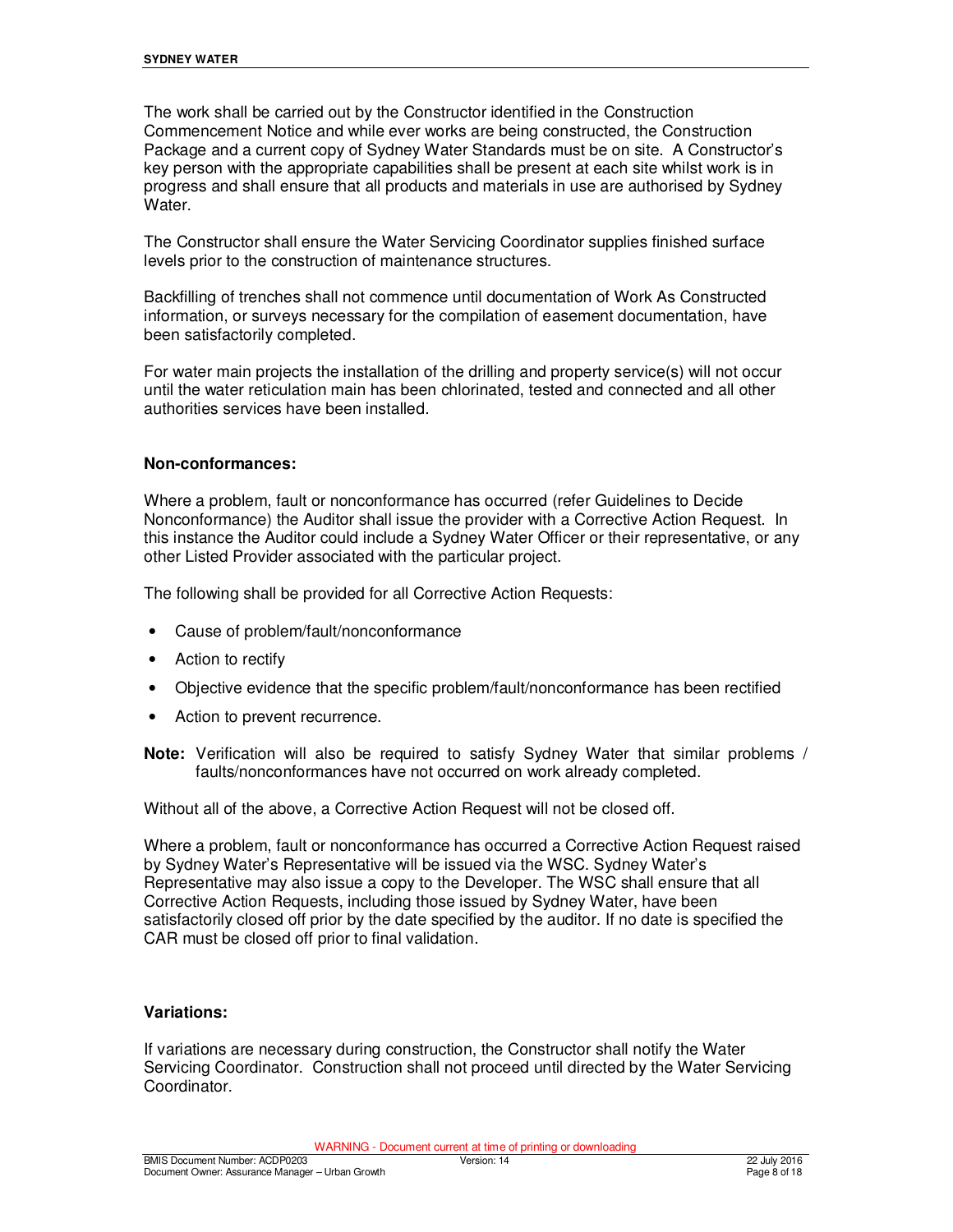**Note:** A variation is a change to the notated Design Package, Inspection and Test Plan and/or Sydney Water Standards.

#### **Tests and restoration:**

A Sydney Water listed Field Tester shall be engaged by the Constructor to carry out testing as required on the construction site. The Constructor is responsible to obtain the Provider Capability Checklist - Field Testers (template 26) and forward a copy to the WSC.

The Constructor is to ensure that a copy of all relevant notated design plans is available on site when the works are being tested.

In respect to compaction and vacuum testing, the Field Tester is responsible for determining the number, the location, the depth of compaction tests and the selection of maintenance structures for vacuum testing ensuring those maintenance structures built or adjusted for or during connection are tested if required by the tester's calculation and/or unless otherwise stated by Sydney Water's Standards.

All other tests are to be conducted on the full length of pipelines.

All test results whether pass or fail will be forwarded to the Water Servicing Coordinator (PI\_Templates 12A, 12B, 12C, 12D, 12E) who will review the results to ensure the number and eventual results of tests are acceptable.

Concrete test results (or dockets) shall be forwarded to the Water Servicing Coordinator.

Restoration is to be completed progressively in accordance with the Standards and, in the case of works on private property, to the satisfaction of the owner.

#### **6. COMPLETION OF WORK (SEWER)**

The normal sequence of tasks to complete a **sewer** project is as follows:

- (a) Construction of new works, including compaction.
- (b) Compaction Testing.
- (c) Low Pressure Air or Vacuum Testing of pipelines.<br>(d) Vacuum testing of maintenance structures.
- Vacuum testing of maintenance structures.
- (e) Hydrostatic Testing of Rising Mains.
- (f) Colour Closed Circuit Television (CCTV) inspection and report.
- (g) Deflection Testing of Flexible Pipelines (30 days after completion of placement and compaction of trench fill or one (1) day prior to final validation, whichever is the sooner).
- (h) Final certification by the Water Servicing Coordinator.
- (i) Joint inspection of the works.
- (j) Connection of the new works to Sydney Water's existing system.
- (k) Vacuum testing of maintenance structures built or adjusted for connection to the existing sewerage system.

**Note:** For Pressure Sewer System (PSS) cases only Field Tests (b) and (e) are required.

The Constructor shall ensure that all required field testing has occurred. The Constructor shall be available on site during all field testing. All field tests must be carried out by a Sydney Water listed Field Tester. If any test fails, the Constructor must notify the Water Servicing Coordinator in writing of the failure, take appropriate action to rectify the problem and conduct further field tests until the works pass. All test results whether pass or fail is to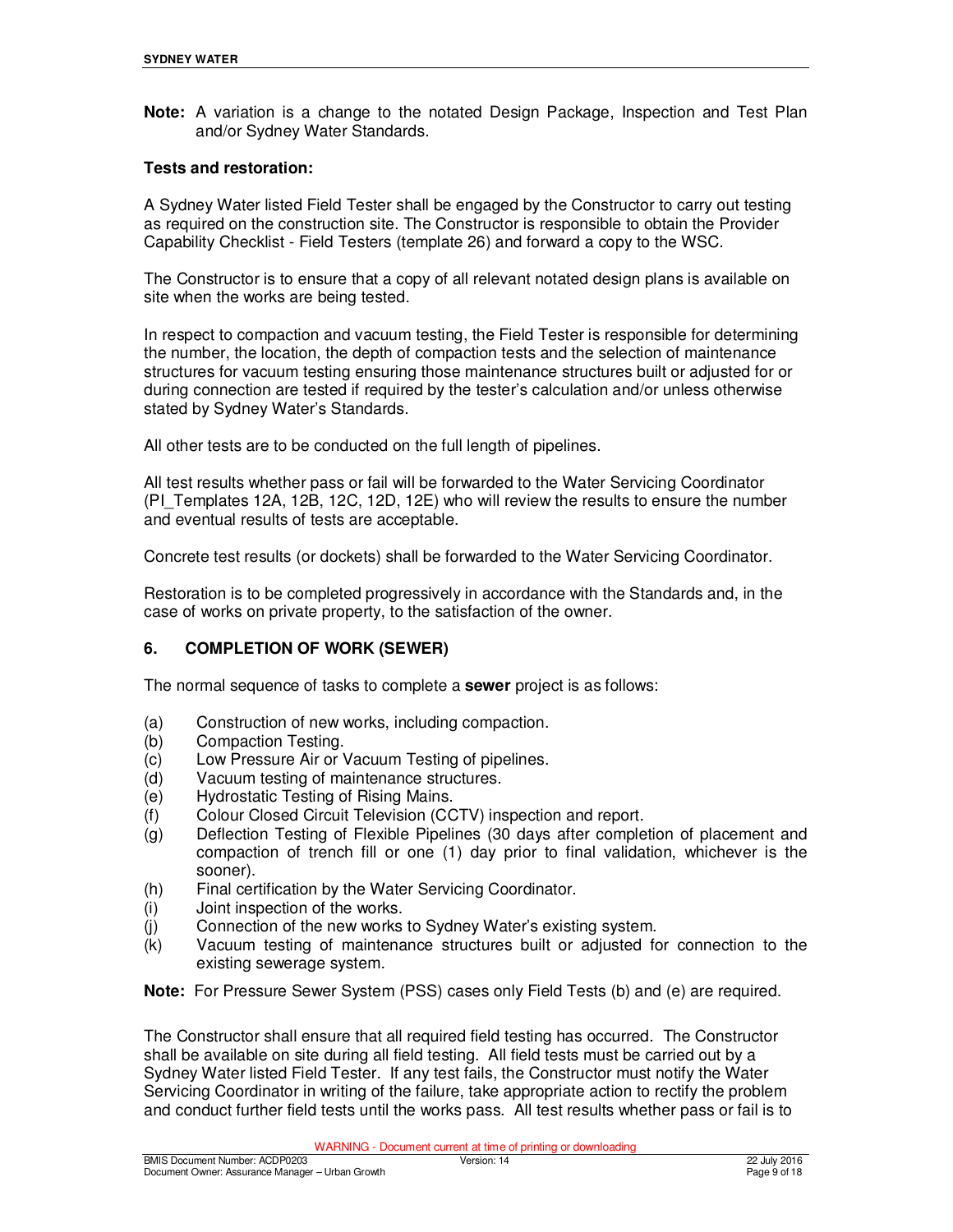be provided to the Water Servicing Coordinator (PI\_Templates 12A, 12B, 12C, 12D, 12E) who will forward them to Sydney Water with the final validation.

The Water Servicing Coordinator shall certify that the results of all field testing of pipelines, and service connections if applicable, meet the requirements of Sydney Water's Standards.

On completion of all works and field testing, and prior to connection of the new works to the existing system, the Water Servicing Coordinator shall complete and certify the Inspection and Test Plan and the Design Development Checklist as true records of activities.

The Water Servicing Coordinator shall arrange with Sydney Water's AIS team (giving a minimum of two (2) days notice) for a joint inspection of the works prior to connection to the existing system. All chamber lids will be open or removed to facilitate the inspection, and the existing main(s) to which connection is intended, will be exposed.

At the time of inspection the Water Servicing Coordinator shall provide Sydney Water's AIS team inspector with the field test results, a Work As Constructed Plan (connection details to be assumed) or a marked up field copy.

If the joint inspection is satisfactory the WSC will submit the Request for Connection via SWConnect to the AIS team

Authority for connection to Sydney Water's system will be issued by the Sydney Water AIS team only when it is determined that:

- all works as constructed meet Sydney Water's Standards;
- all documentation for the works has been completed up to the connection Hold Point;
- site specific hazards relating to connection have been addressed in the Constructor's Project Safety Plan;
- a Flow Management Plan, where applicable, has been developed that addresses Sydney Water's operational requirements;
- all work related to the connection is to be carried out by the person(s) named in the Constructor's Project Safety Plan.

Written authority for the connection of the new works to Sydney Water's existing system will be provided by the AIS team on an approval to the WSC via SWConnect. The connection arrangements will be included in the Authority.

On satisfactory completion of the connection and Post Inspection, the AIS team will release the Connection Report together with any other interim audit reports in e-Developer. The Water Servicing Coordinator shall include these reports in the Project Completion Package that shall be forwarded to Sydney Water. The package will also include Entry Restoration Clearance, if required, and the Constructor must facilitate obtaining it.

#### **7. COMPLETION OF WORKS (WATER)**

The sequence of tasks to complete a **water** project when connection is at the **completion** of works is as follows:

- (a) Construction of new works including compaction and Anchor/Thrust Blocks where required:
- (b) Compaction Testing;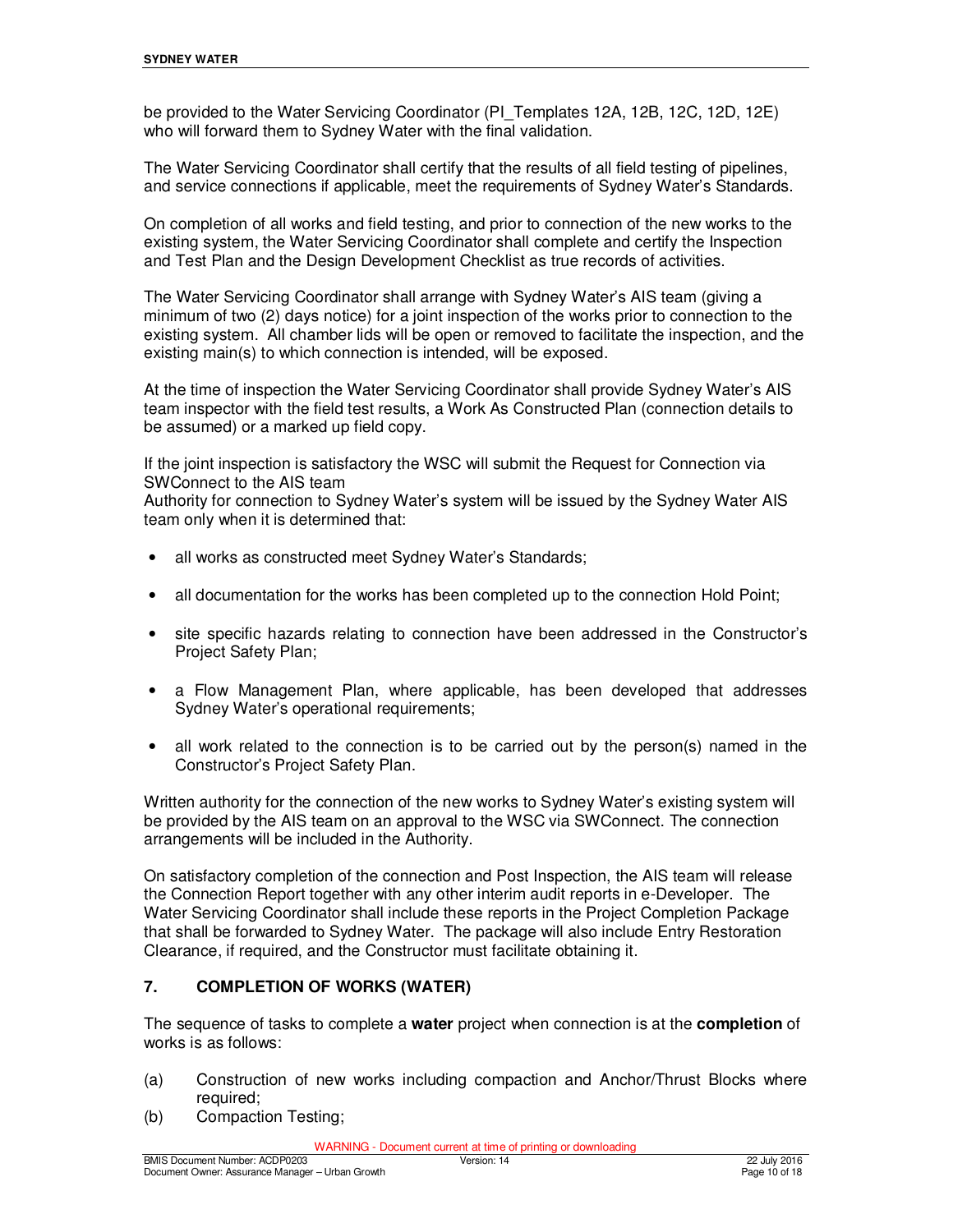- (c) Hydrostatic Testing of pipelines;
- (d) Disinfection and water quality sampling and analysis;
- (e) Installation of property service connection (drilling) and property service (main to meter);
- (f) A separate check on the configuration of service connections for drinking and recycled water systems (Dual Water Systems only), including review of the Safe Work Method Statement for the connections;
- (g) Final certification by the Water Servicing Coordinator; and
- (h) Joint inspection of the works.

The sequence of tasks to complete a **water** project when cut-in is at the **start** of work is as follows:

- (a) Installation of cut-in tee and valve connection to Sydney Water's existing system or (for existing dead end) a restrained valve with hydrant bend;
- (b) Construction of new works;
- (c) RPZD assembly for construction water;
- (d) Compaction Testing;
- (e) Hydrostatic Testing of pipelines;
- (f) Disinfection and water quality sampling and analysis;
- (g) Final certification by the Water Servicing Coordinator;
- (h) Joint inspection of the works; and
- (i) RPZD disassembly (if required) and/or connection of the new works to Sydney Water's system or newly constructed cut-in.
- (j) Installation of property service connection (drilling) and property service (main to meter);
- (k) The configuration of service connections for drinking and recycled water systems (Dual Water Systems only), including review of the Safe Work Method Statement for the connections.

Prior to the Constructor or Field Tester charging the main for pressure testing, the Water Servicing Coordinator shall give Sydney Water's AIS team 24 hours notice of the main to be used to supply the water for charging and the date and time it is to be used. This information is to be recorded on the Hydraulic Pressure Test for Water Mains Field Test Report (PI\_Template\_12A).

The Constructor shall ensure that all required field testing has occurred. The Constructor shall be available on site during all field testing. All field tests must be carried out by a Sydney Water listed Field Tester. If any test fails, the Constructor must notify the Water Servicing Coordinator in writing of the failure, take appropriate action to rectify the problem and conduct further field tests until the works comply. All tests results whether pass or fail are to be provided to the Water Servicing Coordinator who will forward them to Sydney Water with the final validation.

The Water Servicing Coordinator shall certify that the results of all field testing of pipelines, and service connections if applicable, meet the requirements of Sydney Water's Standards.

Disinfection and chemical analysis shall be carried out by Sydney Water at the Developer's cost. The Water Servicing Coordinator shall arrange a joint Pre- Connection Inspection and disinfection giving a minimum of five (5) working days' notice. The WSC will also attach all test results and a marked up construction plan identifying the flushing bends and the section of main to be disinfected. All chamber lids are to be open or removed to facilitate the inspection, and the existing main(s) to which connection is intended, are to be exposed. A site-specific Project Safety Plan for connection must be available on site.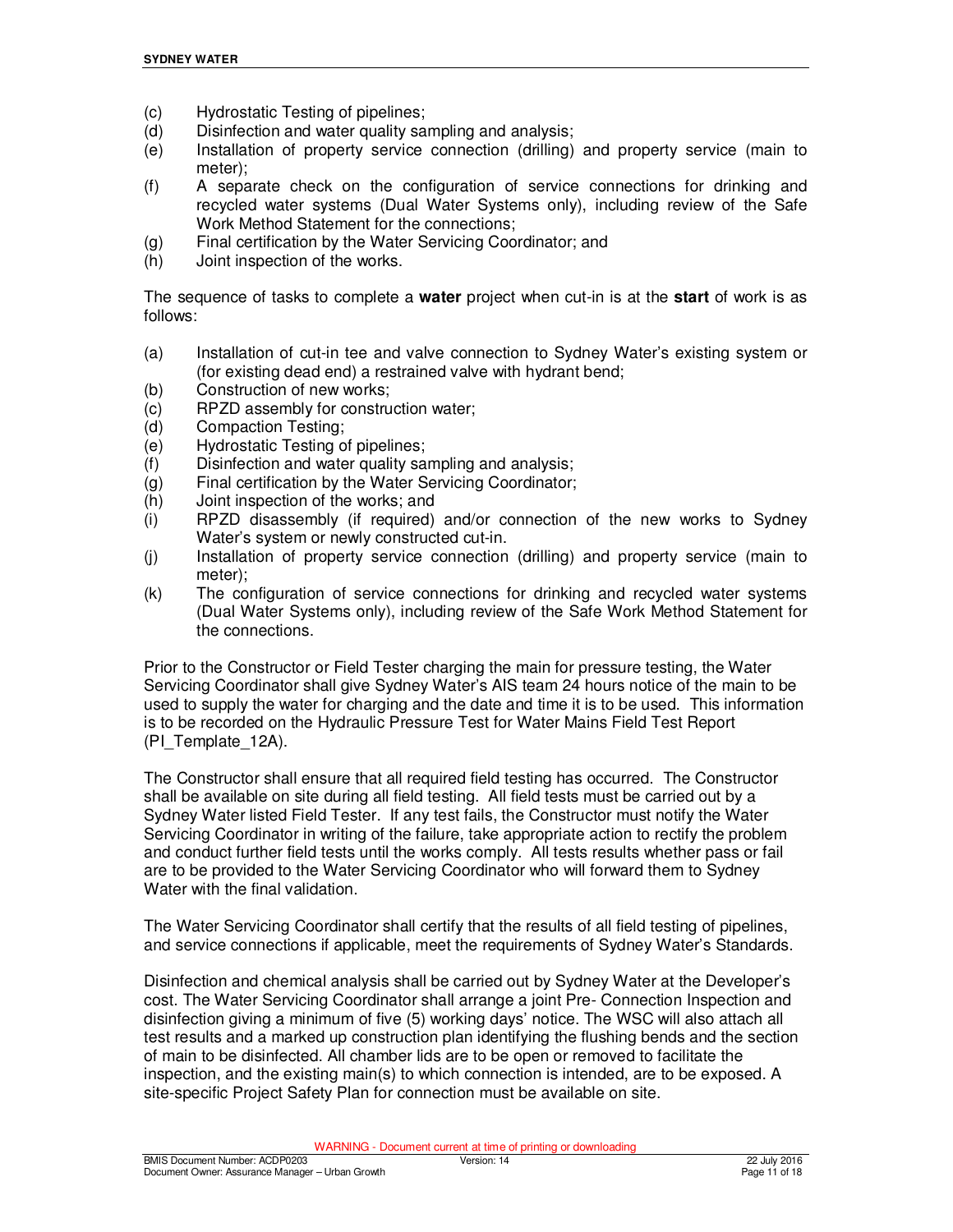Should any test fail, appropriate action should be taken to rectify the problem prior to further testing. Disinfection and testing will be repeated at the Developer's cost until the tests prove satisfactory. Following satisfactory chemical analysis, the AIS team will notify the Water Servicing Coordinator. An allowance of four (4) days should be made for the provision of test results.

**Note:** All care should be taken during construction to keep pipes clean internally and externally. This will help to reduce test failures and associated costs.

On completion of all works and field testing, and prior to connection of the new works to the existing system, or to the newly constructed cut-in, the Water Servicing Coordinator shall complete and certify the Inspection and Test Plan, and the Design Development Checklist as true records of activities.

At the time of inspection the Water Servicing Coordinator shall provide Sydney Water's AIS team inspector with the Work As Constructed Plan (connection details to be assumed) or a marked up field copy.

When it is determined that:

- all works as constructed meet Sydney Water's Standards;
- all documentation for the works has been completed up to the connection Witness Point

The AIS inspector will endorse, based on the condition of the pipe and the existence of any obstructions, the appropriate method of connection as advised by Product Delivery and inform the Water Servicing Coordinator accordingly.

**Note:** Any under pressure cut-ins will be carried out by a listed Provider. If the existing main should fail during the under pressure cut-in, the main shall be repaired and the connection shall be carried out by a conventional tee and valve insertion, on charge to the Developer.

If shutdown of the system is required to allow connection, the Water Servicing Coordinator will arrange this with the AIS team via SWConnect and provide a marked up plan requesting a connection date. So that Sydney Water may comply with its Customer Contract, five (5) working days notice of the required connection is required in residential areas and ten (10) working days notice in industrial/commercial areas.

Actual connection will not take place until it is determined that:

- the site specific hazards relating to connection have been addressed in the Constructor's Project Safety Plan;
- all work relating to the connection is to be carried out by the person(s) named in the Constructor's Project Safety Plan;
- a Flow Management Plan, where applicable, has been developed that addresses Sydney Water's operational requirements.

#### **For water main projects:**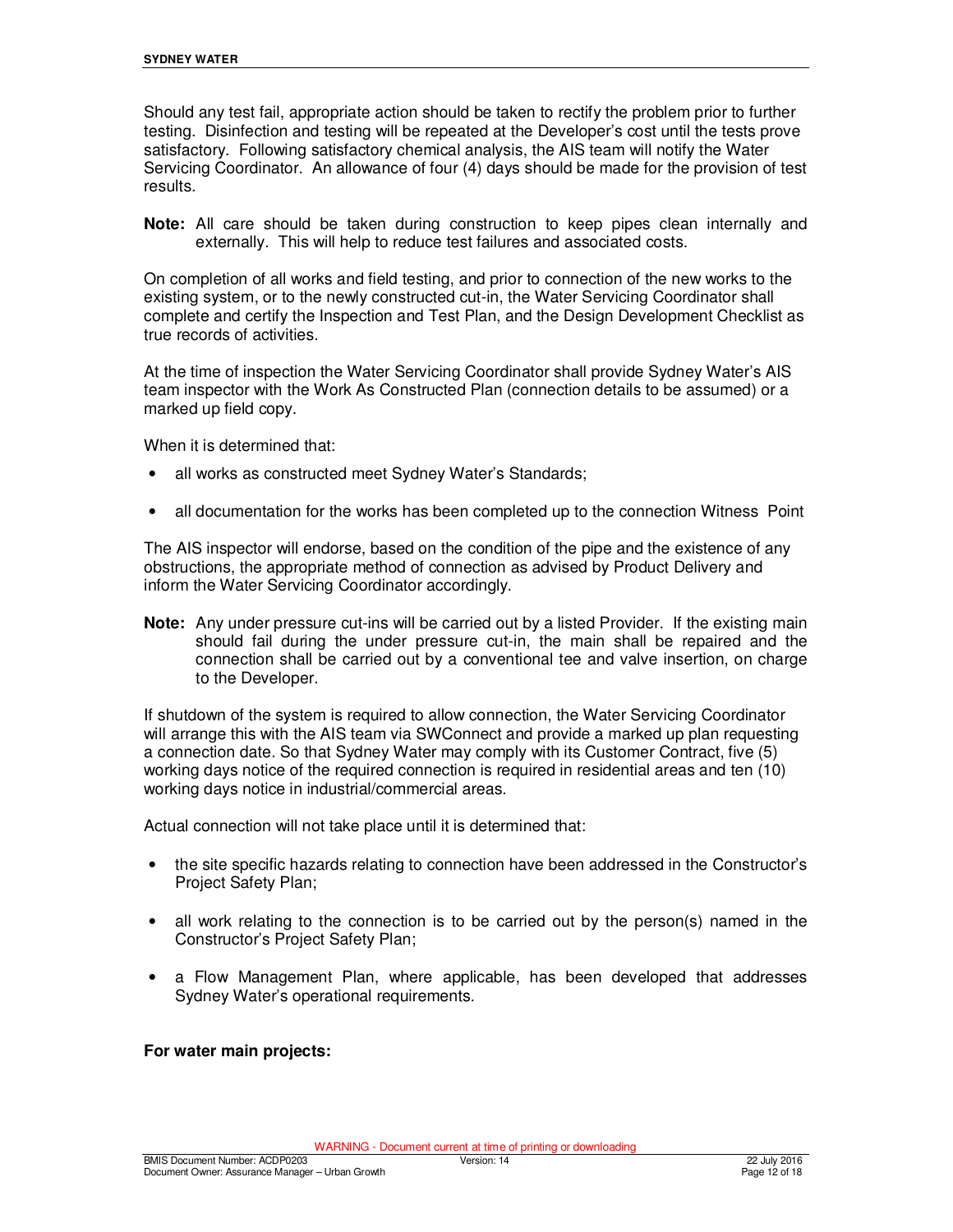Once the connection is satisfactorily completed the Water Servicing Coordinator is required to submit a request via SWConnect for Water Service Connections and Property Service Installations with (2) working days' notice.

Upon completion of the property service installations the Water Servicing Coordinator is required to lock and tag the property services. The details are to be recorded on the WAC plan and the Property Service (Main to Meter) Certification form (PI\_Template\_19).

Once all works have been completed the Water Servicing Coordinator will request a Post Inspection via SWConnect to the AIS team. When the post inspection is satisfactory then the AIS Inspector will release the connection report in e-Developer. The Water Servicing Coordinator shall include these reports in the Project Completion Package. The package will also include Entry Restoration Clearance, if required, and the Constructor must facilitate the obtaining of such a letter.

**Note: It is the responsibility of the constructor to ensure that the mains are laid in accordance with Procedure for Capping, Swabbing, Flushing and Testing for New Water Mains. If any of the acceptance criteria fails (turbidity, odour, disinfection process, failure of controls, etc.) and is related to contamination in the main laying process, then the main MUST be swabbed and re-tested.**

#### **For sewer main projects**:

Upon satisfactory completion of the connection, Sydney Water's AIS inspector will issue a Connection Report, and any other interim audit reports, to the Water Servicing Coordinator. The Water Servicing Coordinator shall include these reports in the Project Completion Package that shall be forwarded to Sydney Water. The package will also include Entry Restoration Clearance, if required, and the Constructor must facilitate the obtaining of such a letter.

#### **8. FINALISATION**

Following receipt of a Project Completion Package meeting Sydney Water's requirements, Sydney Water will issue a Transfer of Ownership Advice to the Water Servicing Coordinator signifying that the works have been taken over by Sydney Water. The advice will also include details of outstanding fees and requirements for the development. On satisfaction of the requirements, Sydney Water will issue a Section 73 Certificate or facilitate the release of bonds.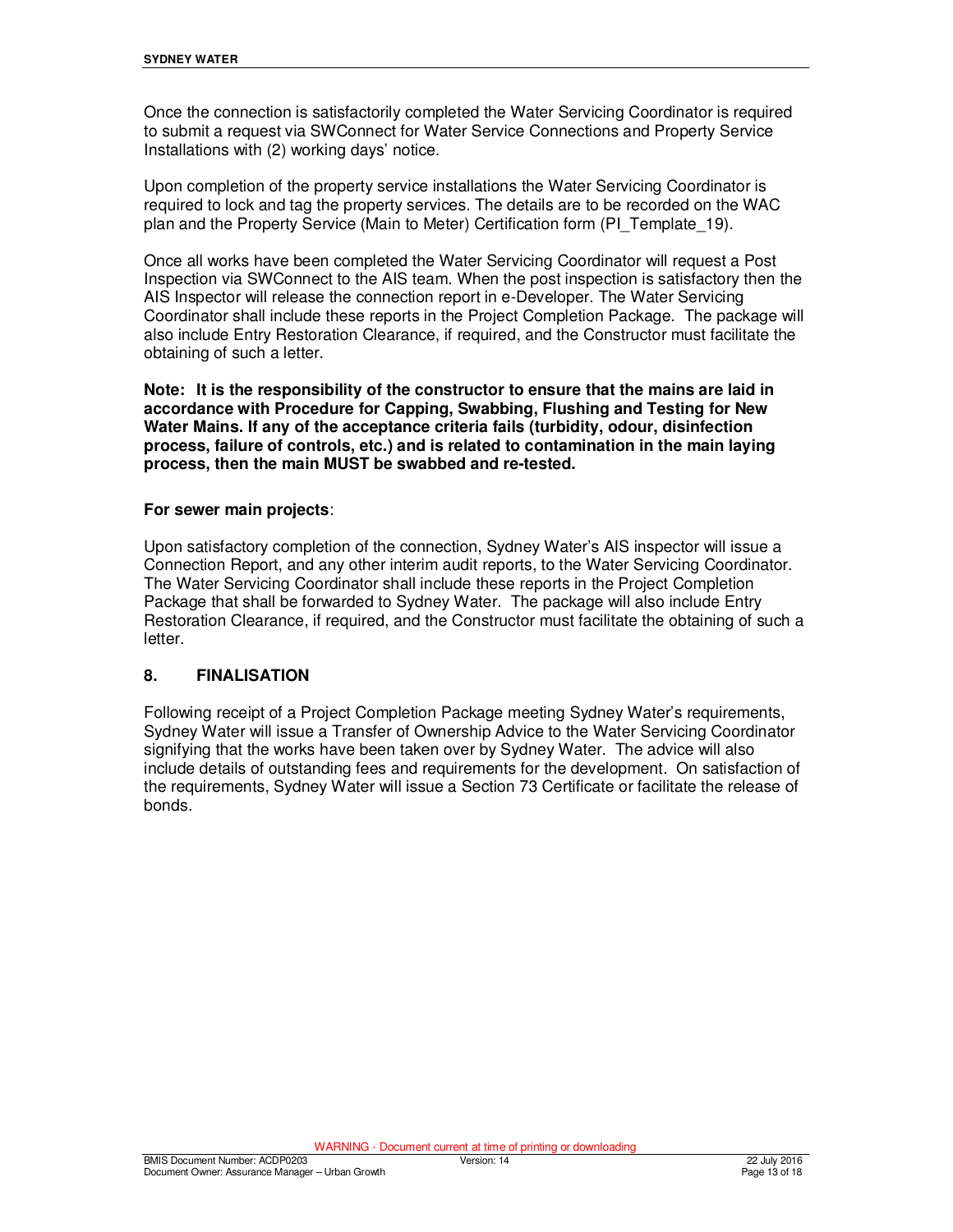#### **9. SUPPORTING DOCUMENTS**

Documents relevant to a Constructor's responsibilities or activities are:

- 
- PI\_Template 04A Permission to Enter (Owner)<br>PI Template 04B Permission to Enter (Tenant)
- PI\_Template 04B Permission to Enter (Tenant)<br>PI Template 23 Provider Capability Checklist
- PI\_Template 23 Provider Capability Checklist Constructor<br>PI Template 26 Provider Capability Checklist Field Tester Provider Capability Checklist – Field Tester

Inspection and Test Plans:

| PI_Template_06A Water Main Laying                                 |
|-------------------------------------------------------------------|
| PI_Template_06B Leak tight wastewater reticulation/carrier laying |

SWConnect approval to commence

SWConnect approval to commence – Water Service Connections and Property Service Installations PI\_Template\_09 Entry Restoration Clearance<br>PI\_Template\_10 Water Main Disinfection Notion Water Main Disinfection Notice SWConnect approval to connect<br>PI Template 19 Property Ser Property Service (Main to Meter) Certification

Test Results:

| PI Template 12A Hydraulic Pressure Test for Water Mains                |
|------------------------------------------------------------------------|
| PI Template 12B Compaction Testing – Sewerage and Water Pipelines      |
| PI Template 12C Sewerage Pipeline Air Testing - Vacuum or Low Pressure |
| PI Template 12D Sewerage Maintenance Structures - Vacuum Test          |
| PI Template 12E CCTV Inspection of Sewerage Pipeline Summary           |

Generic Asset Hazards – At Point of Connection Instructions to Provide a Service Protection Report Instructions and technical requirements for drillers

# **10. DEFINITIONS**

| Authority                          | Any government department or other public body, including<br>local councils, with jurisdiction over the Developer Works or<br>assets that might be affected by the works. |
|------------------------------------|---------------------------------------------------------------------------------------------------------------------------------------------------------------------------|
| Business day                       | Any day other than a Saturday, Sunday or public holiday in<br>New South Wales, and 27, 28, 29, 30 and 31 December.                                                        |
| Completion                         | The time when the WSC has provided Sydney Water with<br>all documents needed for the Project Completion Package.                                                          |
| Constructor                        | The Listed Provider who will build the Developer Works.                                                                                                                   |
| Corrective Action<br>Request (CAR) | A document that identifies a problem, fault or non-<br>conformance and asks the recipient to rectify it.                                                                  |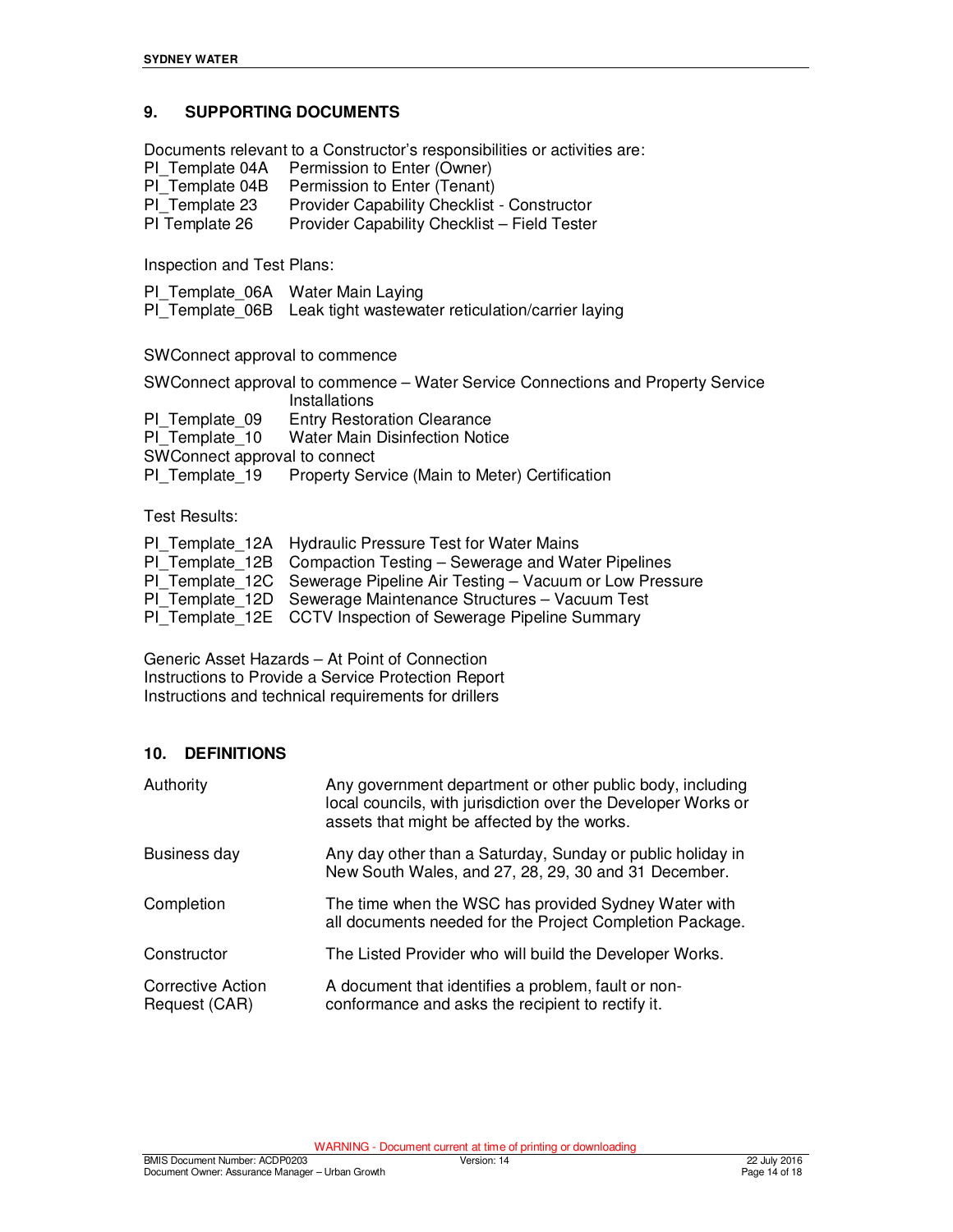| <b>Corrupt Conduct</b>        | Conduct as defined in the Independent Commission<br>Against Corruption Act 1988 (NSW).                                                                                                                                     |  |  |  |
|-------------------------------|----------------------------------------------------------------------------------------------------------------------------------------------------------------------------------------------------------------------------|--|--|--|
| <b>Customer Contract</b>      | A contract of the type in section 3(2) of the Sydney Water<br>Act 1994, the terms of which are on Sydney Water's<br>website.                                                                                               |  |  |  |
| Design                        | For Minor Works, the documented design servicing solution<br>as described in the Instructions to Water Servicing<br>Coordinators - Minor Works.                                                                            |  |  |  |
|                               | For Major Works, the design prepared by the Designer and<br>included as part of the Design Package.                                                                                                                        |  |  |  |
| Design Package                | The package described in the Instructions to Water<br>Servicing Coordinators - Major Works.                                                                                                                                |  |  |  |
| Design Plan                   | The plan released by Sydney Water (as a part of the<br>Design Package) showing works to be constructed as a<br>requirement of an NOR.                                                                                      |  |  |  |
| Designer                      | The Listed Provider who will design, and specify classes of<br>infrastructure for, the Developer Works.                                                                                                                    |  |  |  |
| Developer                     | A Person who either:                                                                                                                                                                                                       |  |  |  |
|                               | has been given an approval under Part 6, Division 9 of<br>$\bullet$<br>the Sydney Water Act 1994 and is seeking a Section 73<br>Compliance Certificate, or                                                                 |  |  |  |
|                               | • is seeking approval to adjust, deviate or extend an<br>existing Sydney Water asset                                                                                                                                       |  |  |  |
|                               | on whose behalf the WSC has made an e-Developer<br>Application.                                                                                                                                                            |  |  |  |
| Developer Works               | The works to be performed under the Developer Works<br>Deed, including design, construction, supervision, testing<br>and certification. Works might relate to drinking water,<br>recycled water, wastewater or stormwater. |  |  |  |
| Developer Works<br>Deed       | The deed for performing the Developer Works, including<br>these Standard Terms, any other documents it refers to<br>and any attachments.                                                                                   |  |  |  |
| Developer Works site          | The area of land over which part or all of the Developer<br>Works are to be constructed.                                                                                                                                   |  |  |  |
| Developer Works Term          | The period of 12 months, starting from the date of either:                                                                                                                                                                 |  |  |  |
|                               | the Job Specific Schedule Letter (for Major Works), or                                                                                                                                                                     |  |  |  |
|                               | the NOR (for Minor Works), as modified by a Section 73<br>Compliance Certificate or Works Warranty Bonding<br>Letter.                                                                                                      |  |  |  |
| Documents (including<br>laws) | The original and any document that amends, consolidates,<br>supplements, replaces, assigns or novates the original.                                                                                                        |  |  |  |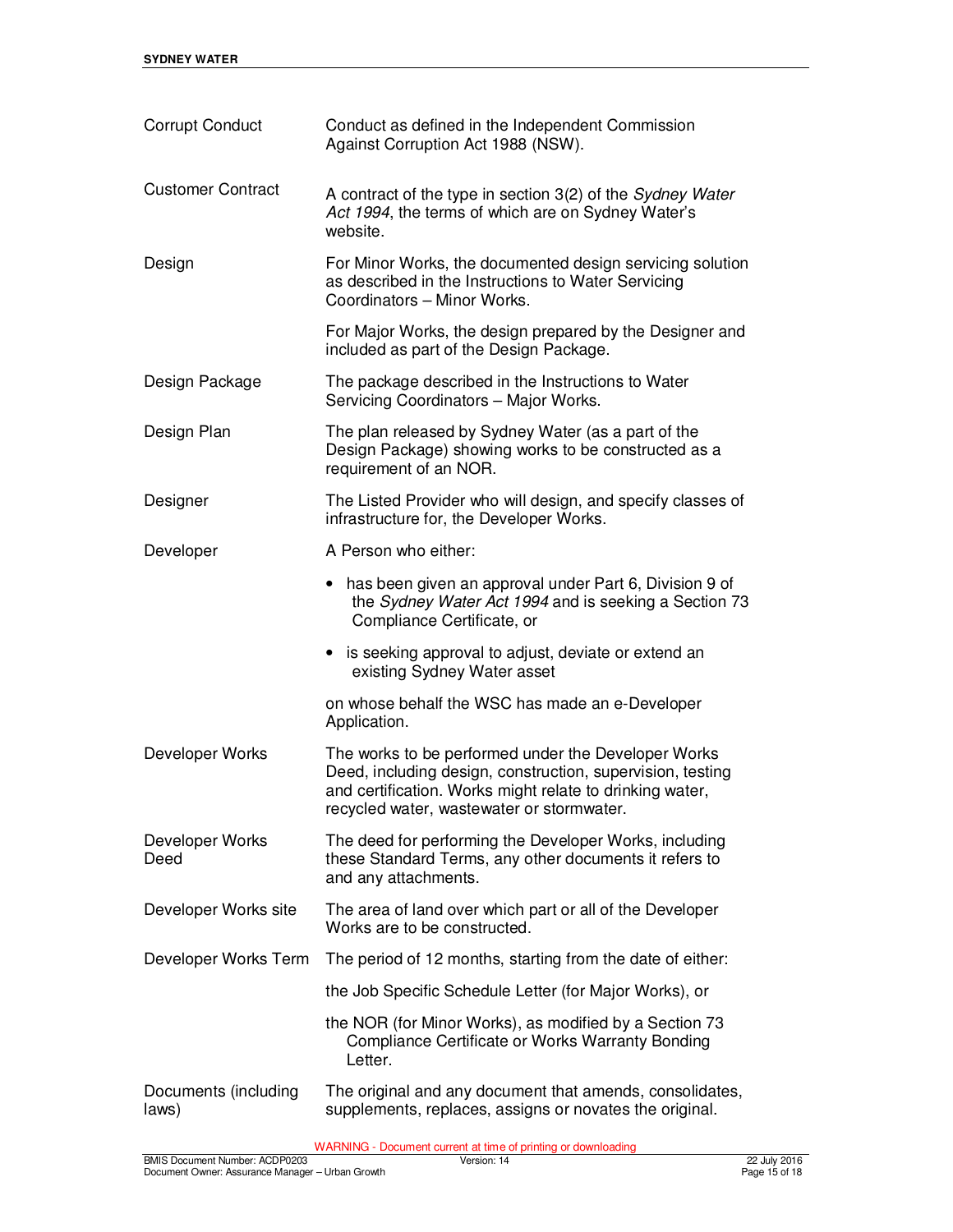| e-Developer                            | Sydney Water's web-based software that WSCs can use to<br>manage and distribute applications and related documents<br>about Developer activity.                                                                                                                                                 |
|----------------------------------------|-------------------------------------------------------------------------------------------------------------------------------------------------------------------------------------------------------------------------------------------------------------------------------------------------|
| e-Developer<br>Application             | The initial application the WSC submits to Sydney Water in<br>e-Developer on behalf of a Developer seeking either a<br>Section 73 Compliance Certificate or approval to adjust,<br>deviate or extend an existing asset.                                                                         |
| Environmental<br>Management Plan       | A set of documents identifying environmental issues on a<br>site and how those issues will be dealt with during<br>construction.                                                                                                                                                                |
| <b>Field Tester</b>                    | The Listed Provider who will carry out specified classes of<br>field testing for the Developer Works.                                                                                                                                                                                           |
| <b>Intellectual Property</b><br>(IP)   | All copyright (including moral rights), patents, trademarks,<br>designs, confidential information, circuit layouts, data and<br>any other rights from intellectual activity in the industrial,<br>scientific, literary and artistic fields recognised in domestic<br>law anywhere in the world. |
| Job Specific Schedule<br>Letter        | A letter issued by Sydney Water releasing the Design<br>Package and detailing any conditions for construction.                                                                                                                                                                                  |
| Key Personnel                          | Those staff of a Listed Provider with expertise relevant to<br>the category for which the provider is listed on Sydney<br>Water's website.                                                                                                                                                      |
| <b>Listed Provider</b>                 | A party, listed on Sydney Water's web site, to carry out<br>particular parts of the developer works eg WSC under it's<br>contract with Sydney Water or a Designer, Constructor,<br>Minor Constructor, Field Tester and Water Service<br><b>Connection Driller.</b>                              |
| <b>Listed Provider</b><br>Instructions | Instructions on Sydney Water's web site detailing the roles<br>and responsibilities of Listed Providers                                                                                                                                                                                         |
| <b>Listed Provider Party</b>           | A listed Provider that has executed the Developer Works<br>Deed, Novation deed or Deed Poll.                                                                                                                                                                                                    |
| Major Works                            | Works in the construction categories W1, W2 W3, S1, S2<br>and RW, on Sydney Water's website.                                                                                                                                                                                                    |
| Mandatory Criteria for<br>Providers    | Information posted on Sydney Water's web site and used<br>by a Provider company to determine the required<br>capabilities for the specified developer works.                                                                                                                                    |
| <b>Minor Works</b>                     | Works in the construction category MS, on Sydney Water's<br>website.                                                                                                                                                                                                                            |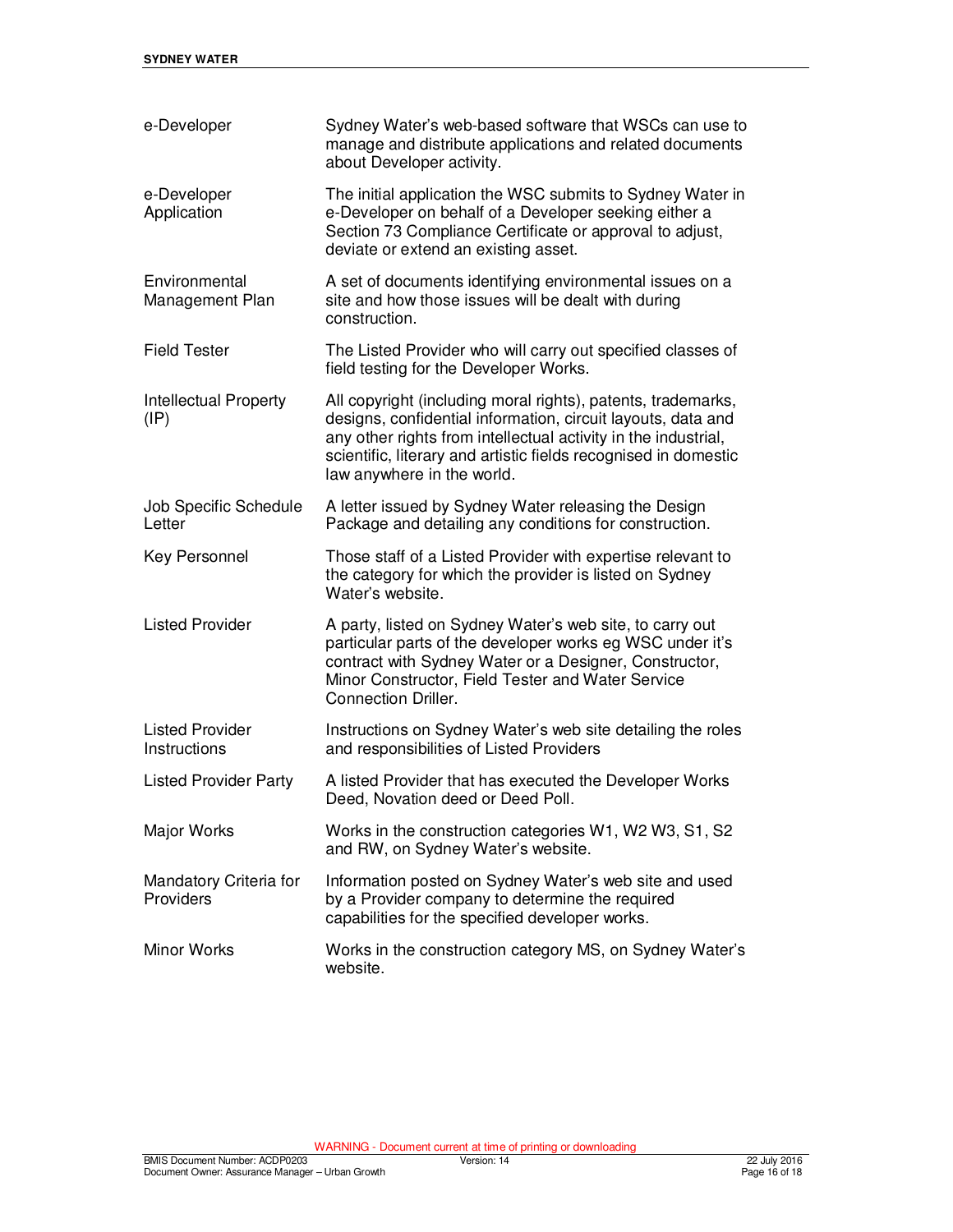| Notice of<br>Requirements (NOR)            | Either:                                                                                                                                                                                                          |  |  |  |
|--------------------------------------------|------------------------------------------------------------------------------------------------------------------------------------------------------------------------------------------------------------------|--|--|--|
|                                            | the notice in Part 6, Division 9 of the Sydney Water<br>Act 1994, or                                                                                                                                             |  |  |  |
|                                            | a letter under section 44 of the Sydney Water Act 1994<br>that states requirements, which must be met before<br>Sydney Water will allow its assets to be adjusted,<br>deviated or extended                       |  |  |  |
|                                            | that Sydney Water issues to the Developer.                                                                                                                                                                       |  |  |  |
| Other Land                                 | Land owned or occupied by a Person other than the<br>Developer or Sydney Water, which the Developer and the<br>Accredited Providers need entry and access to.                                                    |  |  |  |
| <b>Private Service Line</b>                | A pipe carrying wastewater from a property to the<br>reticulation main, owned and maintained by the property<br>owner.                                                                                           |  |  |  |
| <b>Principal Contractor</b>                | The Person defined in Part 8 of the Occupational Health<br>and Safety Regulation 2001 (NSW) or an equivalent under<br>federal OHS law.                                                                           |  |  |  |
| <b>Property Service (main</b><br>to meter) | A pipe supplying water from the reticulation main to the<br>consumer (meter), owned by the property owner and<br>maintained by either Sydney Water or the owner.                                                 |  |  |  |
| Project Safety Plan                        | A document prepared by the Listed Provider outlining how<br>it will manage OHS, including hazards, responsibilities,<br>induction, training, incident management, Corrective Action<br>Requests and inspections. |  |  |  |
| Section 73 Compliance<br>Certificate       | A certificate issued under section 73 of the Sydney Water<br>Act 1994.                                                                                                                                           |  |  |  |
| Standards                                  | The Building Code of Australia, Australian Standards and<br>Codes by the Water Services Association of Australia.                                                                                                |  |  |  |
|                                            | Any other documents published or adopted by Sydney<br>Water setting out its requirements for the design,<br>construction, manufacture and supply of works or products.                                           |  |  |  |
| <b>Suspension Notice</b>                   | A notice issued by Sydney Water to a Provider company<br>advising the suspension of that company's eligibility to<br>perform Developer Works.                                                                    |  |  |  |
| <b>SWConnect</b>                           | Sydney Water's web based customer portal used by WSCs<br>to book inspections and other services.                                                                                                                 |  |  |  |
| <b>Sydney Water</b>                        | Sydney Water Corporation, ABN: 49 776 225 038.                                                                                                                                                                   |  |  |  |
| <b>Sydney Water Asset</b>                  | Works as defined in section 3 of the Sydney Water<br>Act 1994.                                                                                                                                                   |  |  |  |